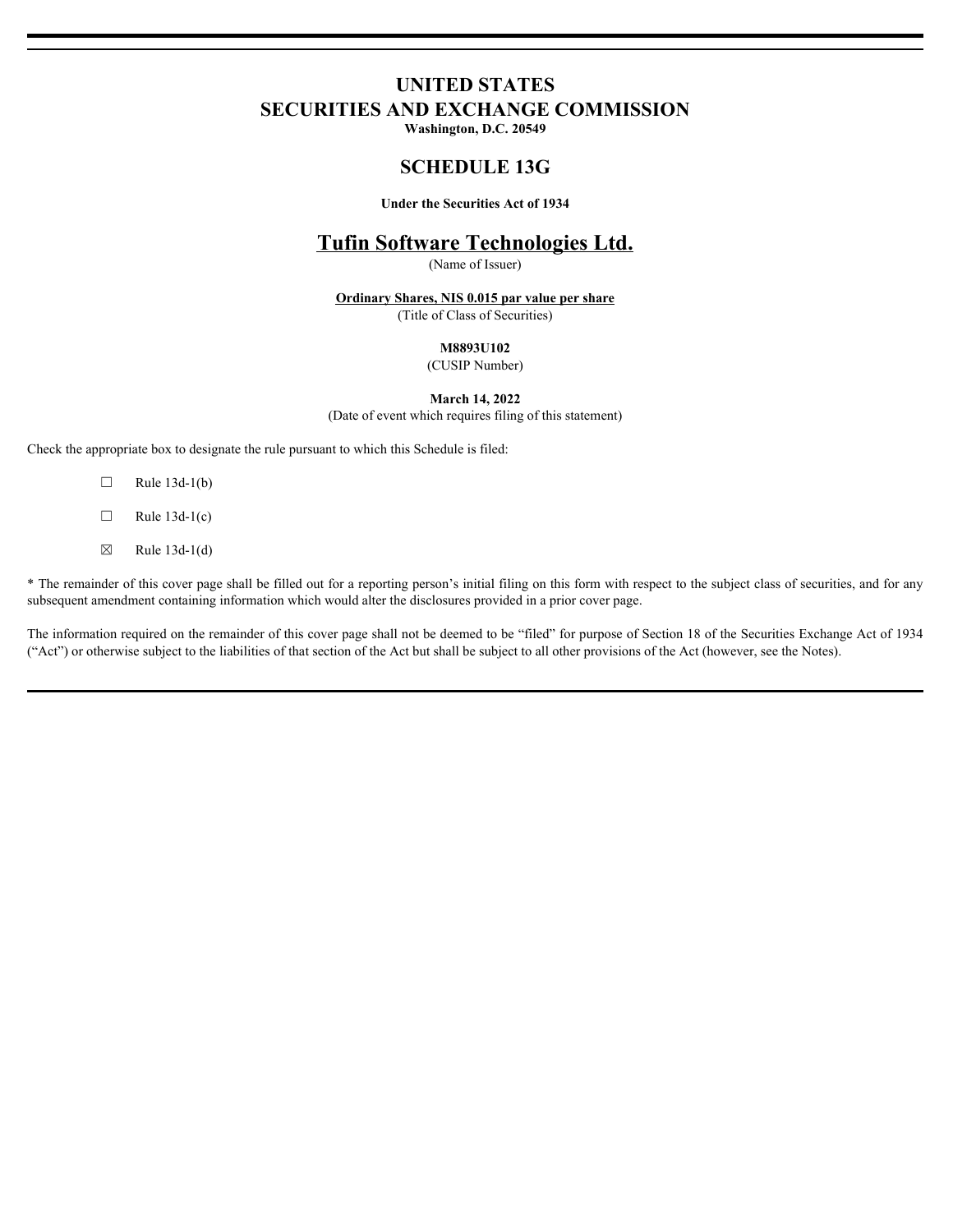|                                             | <b>NAMES OF REPORTING PERSONS</b>                                                   |                                             |                                 |  |  |  |  |
|---------------------------------------------|-------------------------------------------------------------------------------------|---------------------------------------------|---------------------------------|--|--|--|--|
| 1                                           | <b>Reuven Kitov Family Trust</b>                                                    |                                             |                                 |  |  |  |  |
|                                             | <b>CHECK THE APPROPRIATE BOX IF A MEMBER OF A GROUP</b>                             |                                             |                                 |  |  |  |  |
| $\overline{2}$                              | (a)                                                                                 |                                             |                                 |  |  |  |  |
|                                             | $(b) \boxtimes$                                                                     |                                             |                                 |  |  |  |  |
|                                             | <b>SEC USE ONLY</b>                                                                 |                                             |                                 |  |  |  |  |
| $\mathbf{3}$                                |                                                                                     |                                             |                                 |  |  |  |  |
|                                             | <b>CITIZENSHIP OR PLACE OF ORGANIZATION</b>                                         |                                             |                                 |  |  |  |  |
| $\overline{\mathbf{4}}$                     |                                                                                     |                                             |                                 |  |  |  |  |
|                                             | <b>Massachusetts, United States</b>                                                 |                                             |                                 |  |  |  |  |
|                                             |                                                                                     |                                             | <b>SOLE VOTING POWER</b>        |  |  |  |  |
|                                             |                                                                                     | 5                                           |                                 |  |  |  |  |
|                                             |                                                                                     |                                             | <b>SHARED VOTING POWER</b>      |  |  |  |  |
| <b>NUMBER OF SHARES</b>                     |                                                                                     | 6                                           |                                 |  |  |  |  |
| <b>BENEFICIALLY</b><br><b>OWNED BY EACH</b> |                                                                                     |                                             | 639,350                         |  |  |  |  |
| <b>REPORTING PERSON</b>                     |                                                                                     |                                             | <b>SOLE DISPOSITIVE POWER</b>   |  |  |  |  |
| <b>WITH</b>                                 |                                                                                     | $\overline{7}$                              |                                 |  |  |  |  |
|                                             |                                                                                     |                                             | <b>SHARED DISPOSITIVE POWER</b> |  |  |  |  |
|                                             |                                                                                     | 8                                           |                                 |  |  |  |  |
|                                             |                                                                                     |                                             | 639,350                         |  |  |  |  |
| 9                                           | AGGREGATE AMOUNT BENEFICIALLY OWNED BY EACH REPORTING PERSON                        |                                             |                                 |  |  |  |  |
|                                             | 639,350                                                                             |                                             |                                 |  |  |  |  |
| 10                                          | CHECK IF THE AGGREGATE AMOUNT IN ROW (9) EXCLUDES CERTAIN SHARES (SEE INSTRUCTIONS) |                                             |                                 |  |  |  |  |
|                                             | $\Box$                                                                              |                                             |                                 |  |  |  |  |
|                                             |                                                                                     |                                             |                                 |  |  |  |  |
| 11                                          | PERCENT OF CLASS REPRESENTED BY AMOUNT IN ROW (9)                                   |                                             |                                 |  |  |  |  |
|                                             | $1.69\%$ (1)                                                                        |                                             |                                 |  |  |  |  |
|                                             |                                                                                     | TYPE OF REPORTING PERSON (SEE INSTRUCTIONS) |                                 |  |  |  |  |
| 12                                          |                                                                                     |                                             |                                 |  |  |  |  |
|                                             | 00                                                                                  |                                             |                                 |  |  |  |  |

(1) Based on 37,921,019 ordinary shares, NIS 0.015 per share ("Ordinary Shares"), issued and outstanding as of February 23, 2022, based on information set forth in the Issuer's Annual Report on Form 20-F, filed with Securities and Exchange Commission by the Issuer on March 7, 2022 (the "Annual Report").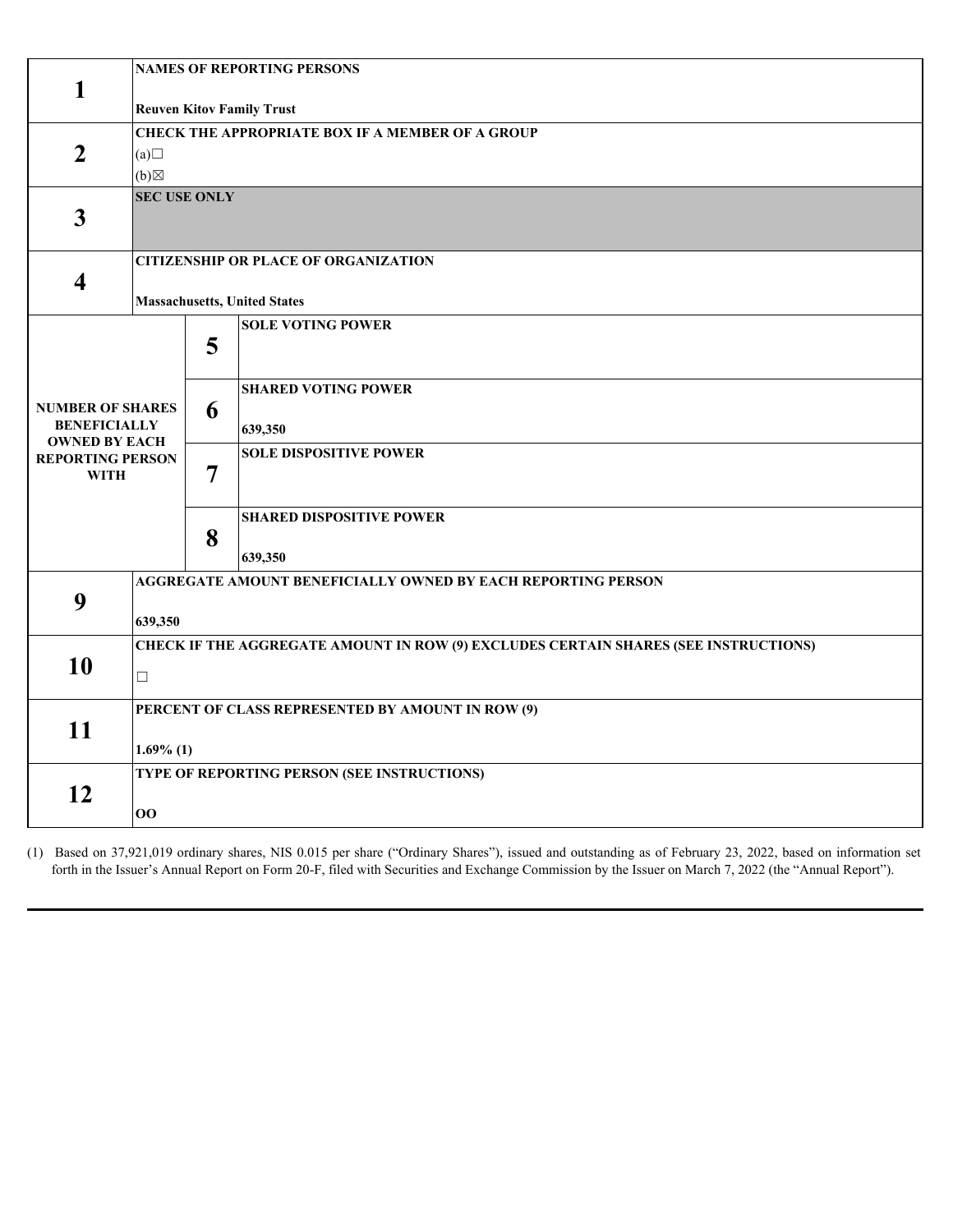|                                             | <b>NAMES OF REPORTING PERSONS</b>                                                   |                                             |                                 |  |  |  |  |
|---------------------------------------------|-------------------------------------------------------------------------------------|---------------------------------------------|---------------------------------|--|--|--|--|
| 1                                           | <b>Reuven Kitov</b>                                                                 |                                             |                                 |  |  |  |  |
|                                             | <b>CHECK THE APPROPRIATE BOX IF A MEMBER OF A GROUP</b>                             |                                             |                                 |  |  |  |  |
| $\overline{2}$                              | (a)                                                                                 |                                             |                                 |  |  |  |  |
|                                             | $(b) \boxtimes$                                                                     |                                             |                                 |  |  |  |  |
|                                             | <b>SEC USE ONLY</b>                                                                 |                                             |                                 |  |  |  |  |
| $\mathbf{3}$                                |                                                                                     |                                             |                                 |  |  |  |  |
|                                             | <b>CITIZENSHIP OR PLACE OF ORGANIZATION</b>                                         |                                             |                                 |  |  |  |  |
| $\overline{\mathbf{4}}$                     |                                                                                     |                                             |                                 |  |  |  |  |
|                                             | <b>Israel and the United States</b>                                                 |                                             |                                 |  |  |  |  |
|                                             |                                                                                     | 5                                           | <b>SOLE VOTING POWER</b>        |  |  |  |  |
|                                             |                                                                                     |                                             | 1,332,503                       |  |  |  |  |
|                                             |                                                                                     |                                             | <b>SHARED VOTING POWER</b>      |  |  |  |  |
| <b>NUMBER OF SHARES</b>                     |                                                                                     | 6                                           |                                 |  |  |  |  |
| <b>BENEFICIALLY</b><br><b>OWNED BY EACH</b> |                                                                                     |                                             | 639,350                         |  |  |  |  |
| <b>REPORTING PERSON</b>                     |                                                                                     | $\overline{7}$                              | <b>SOLE DISPOSITIVE POWER</b>   |  |  |  |  |
| <b>WITH</b>                                 |                                                                                     |                                             | 1,332,503                       |  |  |  |  |
|                                             |                                                                                     |                                             | <b>SHARED DISPOSITIVE POWER</b> |  |  |  |  |
|                                             |                                                                                     | 8                                           |                                 |  |  |  |  |
|                                             |                                                                                     |                                             | 639,350                         |  |  |  |  |
| 9                                           | AGGREGATE AMOUNT BENEFICIALLY OWNED BY EACH REPORTING PERSON                        |                                             |                                 |  |  |  |  |
|                                             | 1,971,853(1)                                                                        |                                             |                                 |  |  |  |  |
| 10                                          | CHECK IF THE AGGREGATE AMOUNT IN ROW (9) EXCLUDES CERTAIN SHARES (SEE INSTRUCTIONS) |                                             |                                 |  |  |  |  |
|                                             | $\Box$                                                                              |                                             |                                 |  |  |  |  |
|                                             |                                                                                     |                                             |                                 |  |  |  |  |
| 11                                          | PERCENT OF CLASS REPRESENTED BY AMOUNT IN ROW (9)                                   |                                             |                                 |  |  |  |  |
|                                             | $5.21\%$ (2)                                                                        |                                             |                                 |  |  |  |  |
|                                             |                                                                                     | TYPE OF REPORTING PERSON (SEE INSTRUCTIONS) |                                 |  |  |  |  |
| 12                                          | IN                                                                                  |                                             |                                 |  |  |  |  |
|                                             |                                                                                     |                                             |                                 |  |  |  |  |

(1) Consists of (i) 639,350 Ordinary Shares held by the Reuven Kitov Family Trust, which are beneficially owned by Mr. Kitov, and (ii) 1,310,003 Ordinary Shares and 22,500 restricted share units that are exercisable or will settle within sixty days of March 14, 2022, which are held directly by Mr. Kitov.

(2) Based on 37,921,019 Ordinary Shares issued and outstanding as of February 23, 2022, based on information set forth in the Issuer's Annual Report.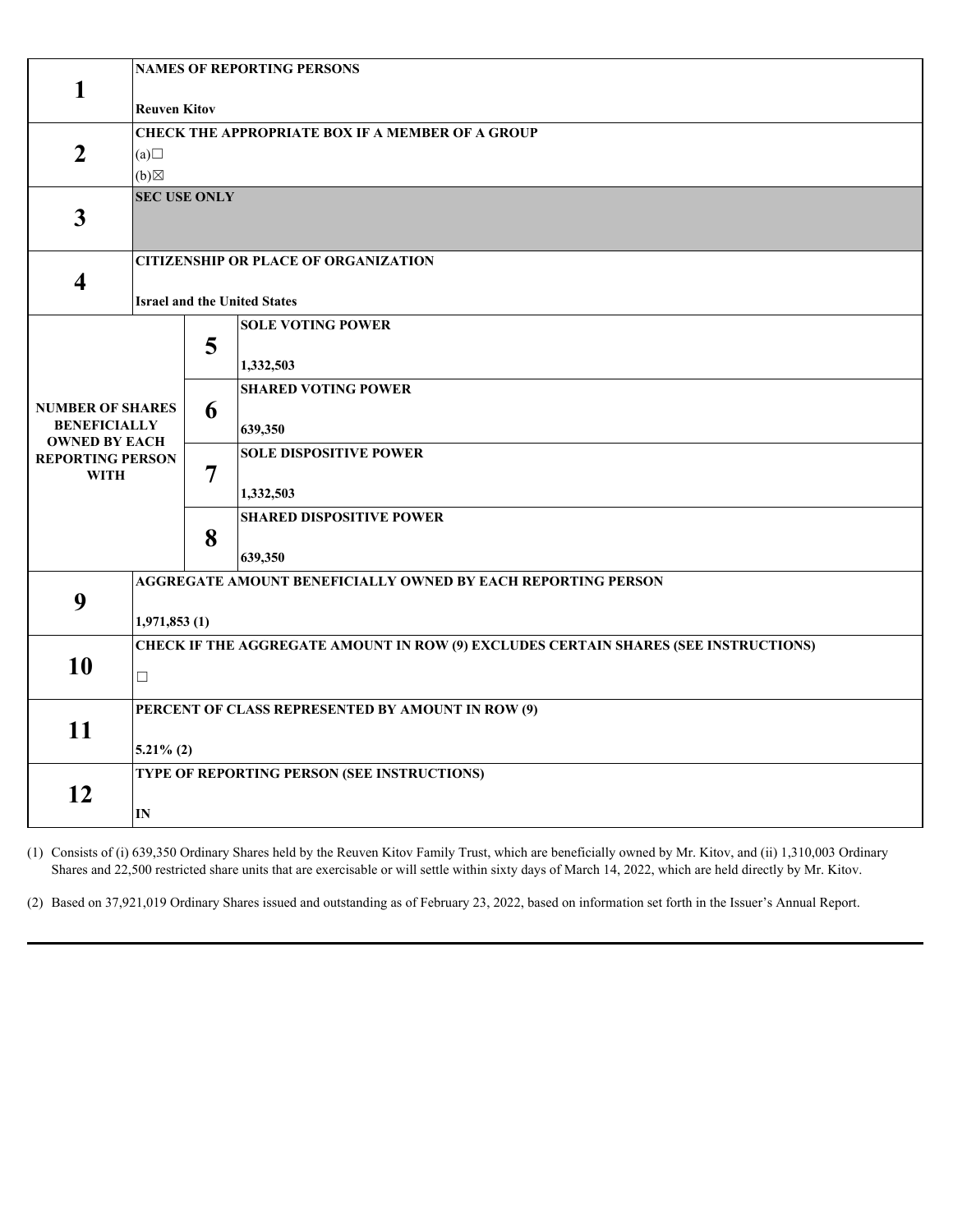## **Item Name of Issuer: 1(a)**

Tufin Software Technologies Ltd. (the "Issuer")

## **Item Address of Issuer's Principal Executive Offices:**

**1(b)**

5 HaShalom Road, ToHa Tower, Tel Aviv 6789205, Israel.

### **Item Name of Person Filing:**

### **2(a)**

This statement is filed by Reuven Kitov and the Reuven Kitov Family Trust (the "Reporting Persons"). The trustees of the Reuven Kitov Family Trust are Adi Kitov and Zeev Kitov.

### **Item Address or Principal Business Office or, if none, Residence:**

#### **2(b)**

10 Summer St Suite 605, Boston, MA 02110, USA

#### **Item Citizenship:**

**2(c)**

The Reuven Kitov Family Trust is a trust governed by the laws of Massachusetts, United States. The citizenship of Mr. Kitov is Israel and the United States.

**Item Title of Class of Securities:**

### **2(d)**

Ordinary Shares, NIS 0.015 par value per share

## **Item CUSIP Number:**

#### **2(e)**

M8893U102

### **Item 3 If this statement is filed pursuant to Rule 13d-1(b), or 13d-2(b) or (c), check whether the person filing is:**

Not applicable.

#### **Item 4 Ownership.**

See items 5-11 of the cover pages hereto for beneficial ownership, percentage of class, voting and dispositive power of the Reporting Persons, which is incorporated herein.

# **Item 5 Ownership of Five Percent or Less of a Class.**

If this statement is being filed to report the fact that as of the date hereof the reporting person has ceased to be the beneficial owner of more than 5 percent of the class of securities, check the following  $\Box$ 

#### **Item 6 Ownership of More than Five Percent on Behalf of Another Person.**

Not applicable.

**Item 7 Identification and Classification of the Subsidiary Which Acquired the Security Being Reported on by the Parent Holding Company or Control Person.**

Not applicable.

## **Item 8 Identification and Classification of Members of the Group.**

Not applicable.

### **Item 9 Notice of Dissolution of Group.**

Not applicable.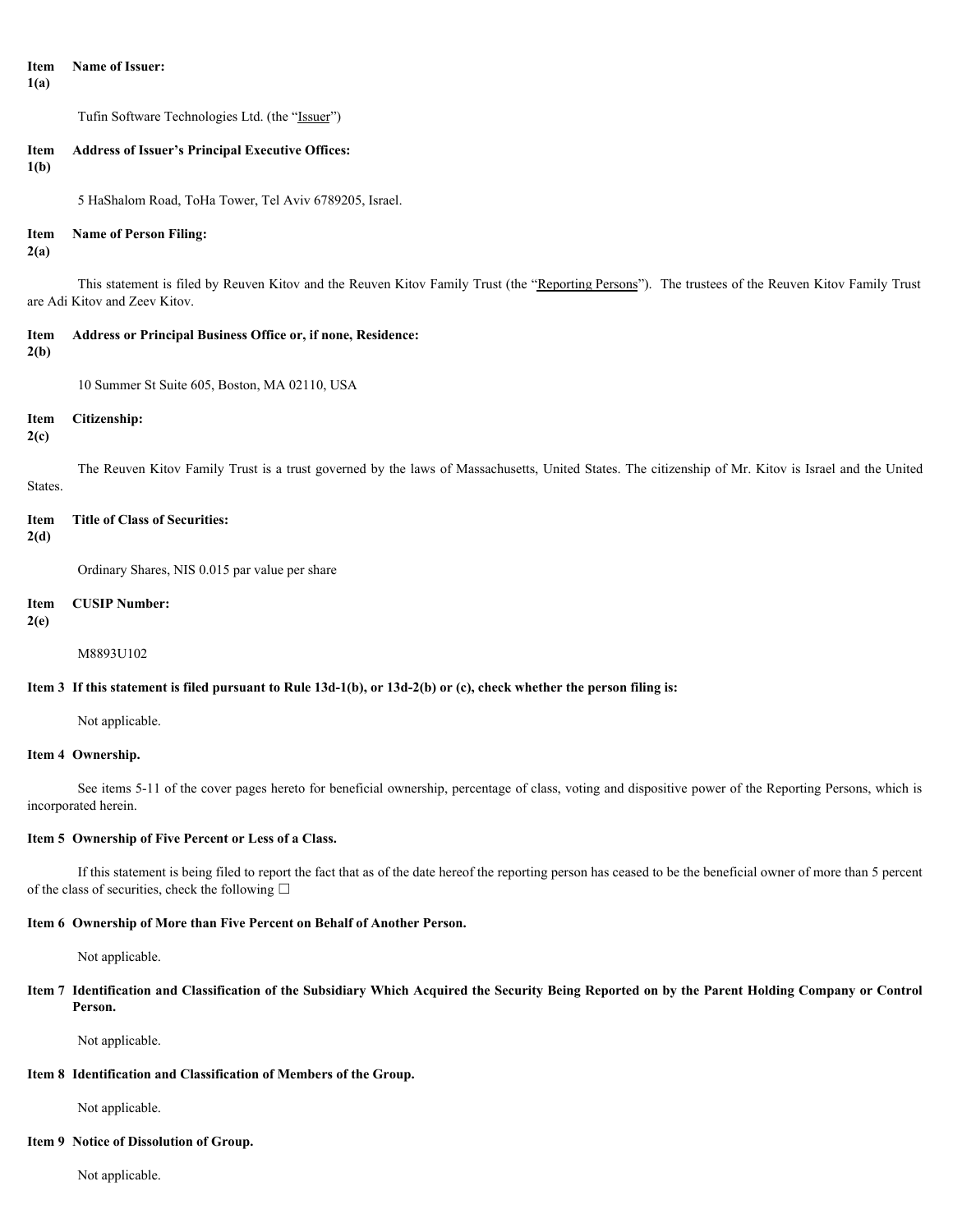**Item 10Certifications.**

Not applicable.